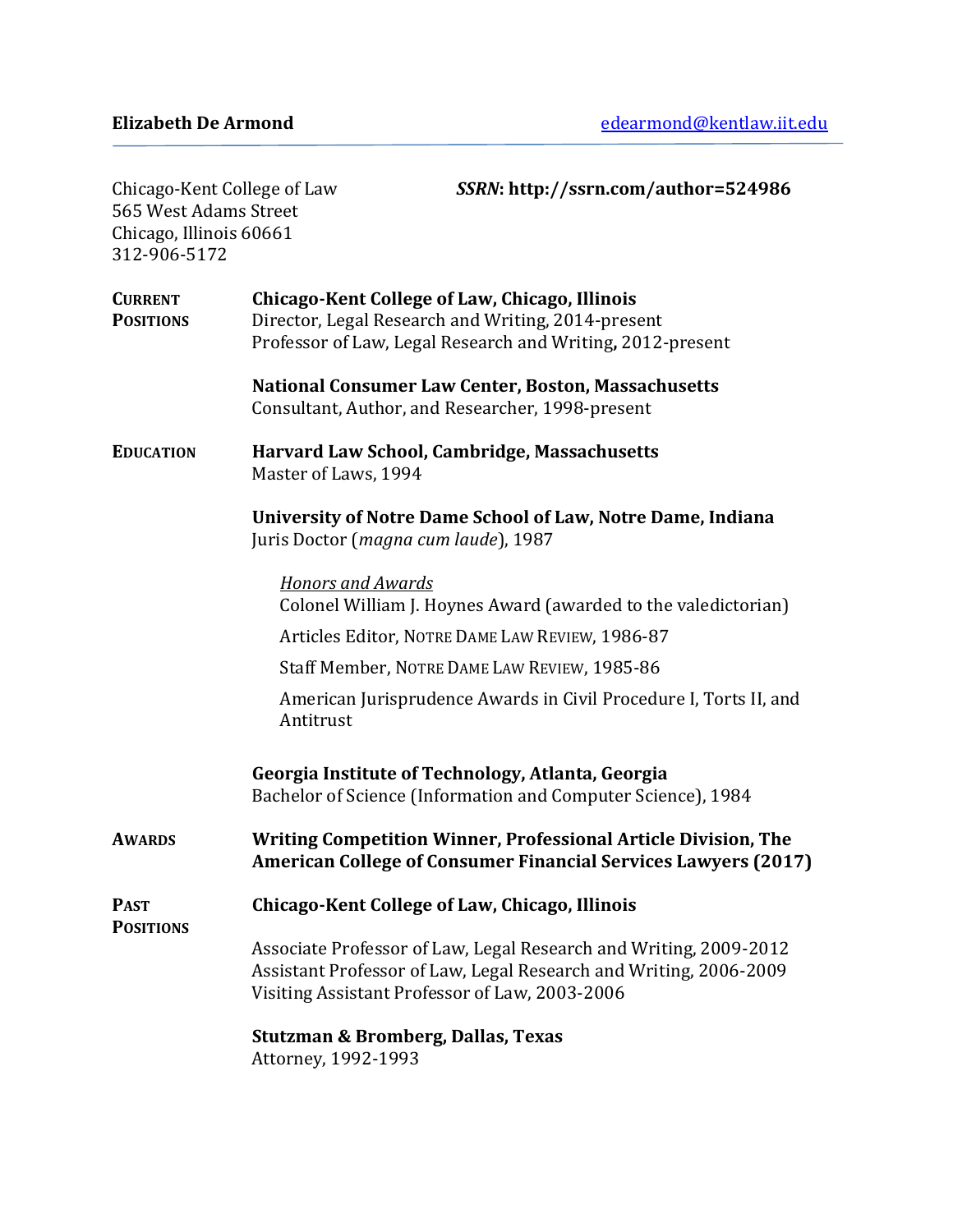**Carrington, Coleman, Sloman & Blumenthal, Dallas, Texas** Associate, 1988-1991

**Honorable Cornelia G. Kennedy, United States Court of Appeals for the Sixth Circuit, Detroit, Michigan** Law Clerk, 1987-1988

**Professor Joseph Bauer, University of Notre Dame School of Law, Notre Dame, Indiana** Research Assistant, 1985-1987

**Carrington, Coleman, Sloman & Blumenthal, Dallas, Texas** Summer Associate, 1986

**Baker & Botts, Dallas, Texas** Summer Associate, 1986

## **PUBLICATIONS**

| <b>ARTICLES</b>                      | Tactful Inattention: Erving Goffman, Privacy in the Digital Age, and the<br>Virtue of Averting One's Eyes, _______ ST. JOHN'S L. REV. ____ (forthcoming)                                                                    |
|--------------------------------------|-----------------------------------------------------------------------------------------------------------------------------------------------------------------------------------------------------------------------------|
|                                      | Preventing Preemption: Finding Space for States to Regulate Consumers'<br>Credit Reports, 2016 BYU L. Rev. 365 (2016)                                                                                                       |
|                                      | To Cloak the Within: Protecting Employees from Personality Testing, 61<br>DEPAUL L. REV. 1129 (2012)                                                                                                                        |
|                                      | A Dearth of Remedies, 113 PENN. ST. L. REV. 1 (2008)                                                                                                                                                                        |
|                                      | Frothy Chaos: Modern Data Warehousing and Old-Fashioned Defamation,<br>41 VAL. U. L. REV. 1061 (2007)                                                                                                                       |
|                                      | It Takes Two: Remodeling the Management and Control Provisions of<br>Community Property Law, 30 GONZAGA L. REV. 235 (1995)                                                                                                  |
|                                      | Note, A Uniform Limitations Period for Civil RICO, 61 NOTRE DAME L. REV.<br>495 (1986)                                                                                                                                      |
|                                      | Comment, Constitutional Law - In re Grand Jury Matter, Gronowicz:<br>Qualified Newsperson's Privilege Does Not Extend to Authors, 61 NOTRE<br>DAME L. REV. 245 (1986) (with Lee Cameron, Patrick Corbett, and Todd<br>Gale) |
| <b>BOOKS</b><br><b>AND TREATISES</b> | National Consumer Law Center, Fair Credit Reporting<br>(8th ed. 2014 & Supps. 2015-17) (contributing author)                                                                                                                |
|                                      | National Consumer Law Center, FEDERAL DECEPTION LAW (2d ed. 2016)<br>(contributing author)                                                                                                                                  |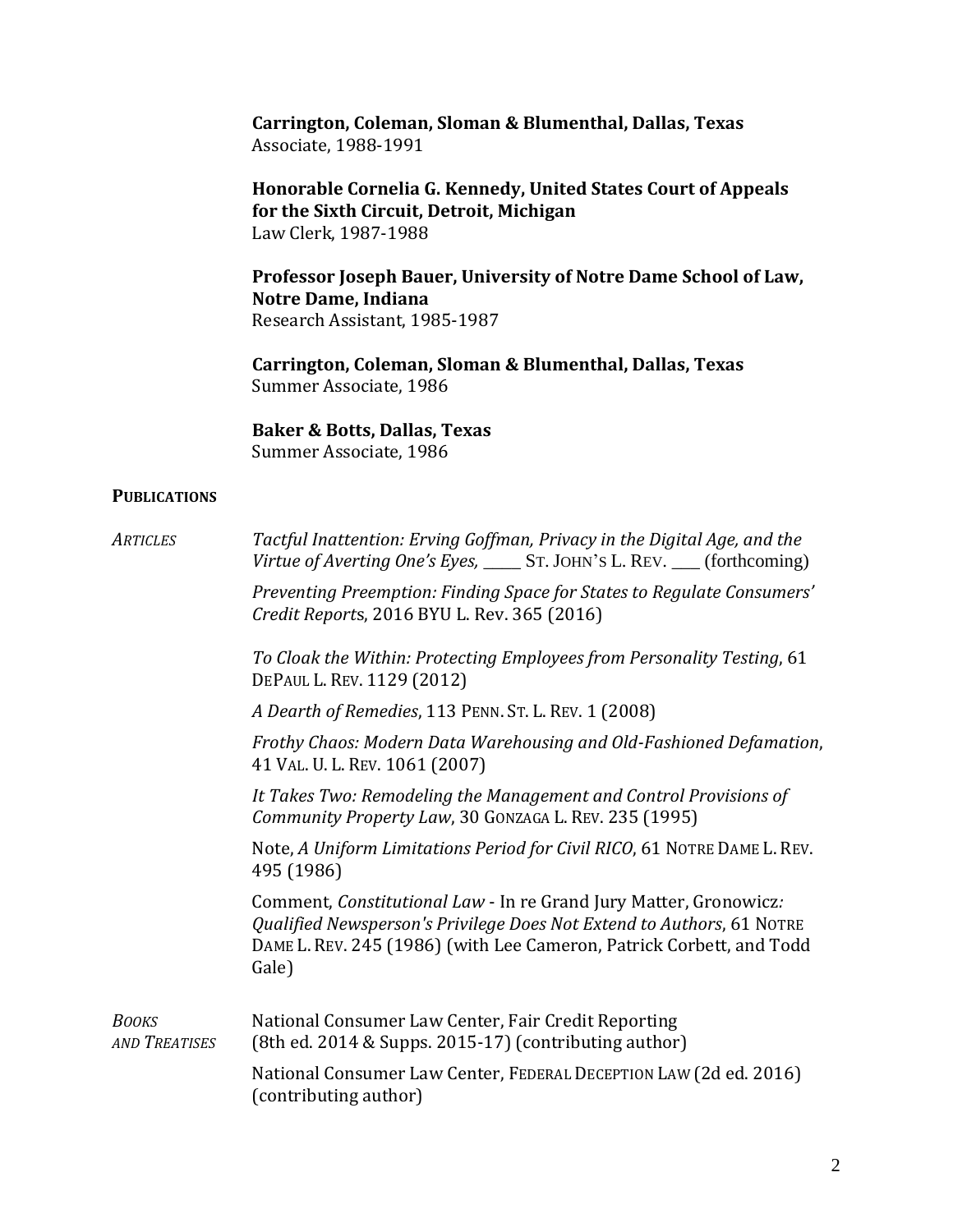|                                                          | National Consumer Law Center, FEDERAL DECEPTION LAW (2012 & Supps.<br>2013-16) (contributing author)                                                                     |
|----------------------------------------------------------|--------------------------------------------------------------------------------------------------------------------------------------------------------------------------|
|                                                          | National Consumer Law Center, FAIR CREDIT REPORTING (7th ed. 2010)<br>(with Chi Chi Wu and Joanne S. Faulkner)                                                           |
|                                                          | National Consumer Law Center, FAIR CREDIT REPORTING (7th ed. Supps.<br>2011-2013) (contributing author)                                                                  |
|                                                          | National Consumer Law Center, FAIR CREDIT REPORTING (6th ed. 2006 and<br>Supps. 2007-2009) (with Chi Chi Wu and Joanne S. Faulkner)                                      |
|                                                          | Manufactured Housing Community Tenants: Shifting the Balance of Power<br>(AARP Public Policy Inst. 2004) (with Carolyn L. Carter, Odette<br>Williamson, and Jon Sheldon) |
| <b>CONTRIBUTIONS</b><br>TO BOOKS AND<br><b>TREATISES</b> | New Home Sales, in National Consumer Law Center, CONSUMER<br><b>WARRANTY LAW (5th ed. 2015 &amp; Supp. 2016)</b>                                                         |
|                                                          | Extortionate Collection Methods and Other RICO Violations, in National<br>Consumer Law Center, Fair Debt Collection (8th ed. 2014 & Supps. 2015-<br>16)                  |
|                                                          | Federal RICO Claims, in National Consumer Law Center, AUTOMOBILE FRAUD<br>(5th ed. 2015)                                                                                 |
|                                                          | Unjust Enrichment and Similar Claims as an Alternate Theory, in<br>National Consumer Law Center, CONSUMER CREDIT REGULATION (2013)                                       |
|                                                          | The Racketeer Influenced and Corrupt Organizations Act, in National<br>Consumer Law Center, CONSUMER CREDIT REGULATION (2013)                                            |
|                                                          | Civil RICO, in National Consumer Law Center, MORTGAGE LENDING (2012 &<br>Supps. 2013-14)                                                                                 |
|                                                          | New Home Sales, in National Consumer Law Center, CONSUMER WARRANTY<br>LAW (4th ed. 2010 & Supps. 2011-2014)                                                              |
|                                                          | Common Law Deceit, Misrepresentation, and Fraud, in National Consumer<br>Law Center, CONSUMER WARRANTY LAW (4th ed. 2010 & Supps. 2011-2014)                             |
|                                                          | Negligence and Strict Liability in Tort, in National Consumer Law Center,<br>CONSUMER WARRANTY LAW (4th ed. 2010 & Supps. 2011-2014)                                     |
|                                                          |                                                                                                                                                                          |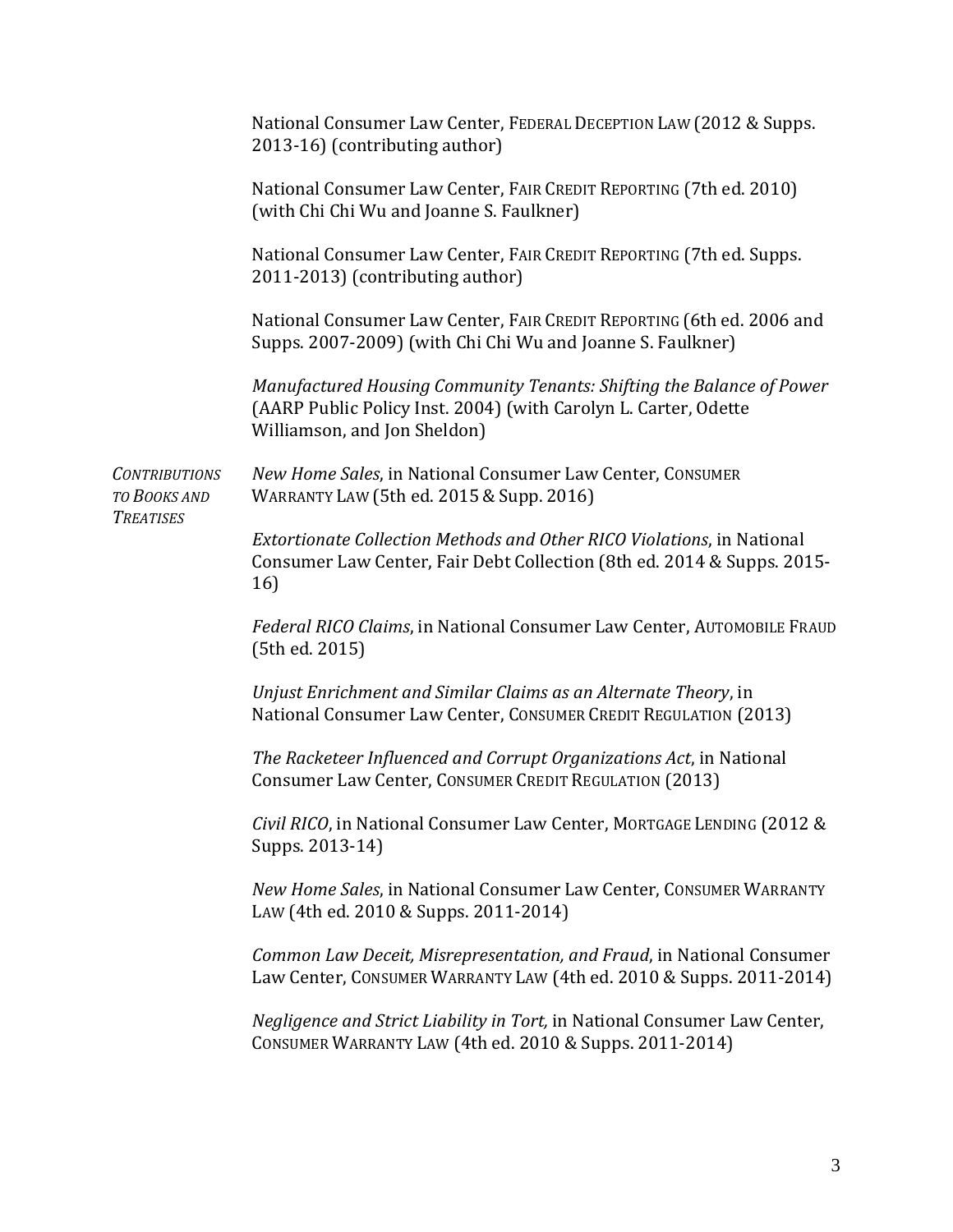*Extortionate Collection Methods and Other RICO Violations*, in National Consumer Law Center, FAIR DEBT COLLECTION (7th ed. 2011 & Supps. 2012- 2014)

*The Racketeer Influenced and Corrupt Organizations Act*, in National Consumer Law Center, COST OF CREDIT (4th ed. 2009 & Supps. 2010-2012)

*Extortionate Collection Methods and Other RICO Violations*, in National Consumer Law Center, FAIR DEBT COLLECTION (6th ed. Supp. 2010)

*The Racketeer Influenced & Corrupt Organizations Act (RICO)*, in National Consumer Law Center, UNFAIR & DECEPTIVE ACTS & PRACTICES (7th ed. 2008) & Supps. 2009-2011)

*Unjust Enrichment, Restitution, and Similar Equitable Theories*, in National Consumer Law Center, UNFAIR & DECEPTIVE ACTS & PRACTICES (6th ed. 2004) & Supps. 2005-2007; 7th ed. 2008 & Supps. 2009-2011)

*New Home Sales*, in National Consumer Law Center, CONSUMER WARRANTY LAW (3d ed. 2006 & Supps. 2007-2009)

*Common Law Deceit, Misrepresentation, and Fraud*, in National Consumer Law Center, CONSUMER WARRANTY LAW (3d ed. 2006 & Supps. 2007-2009)

*Negligence and Strict Liability in Tort,* in National Consumer Law Center, CONSUMER WARRANTY LAW (3d ed. 2006 & Supps. 2007-2009)

*Raising Lender-Related Defenses against the FDIC, RTC, and Subsequent Note Holders*, UNFAIR & DECEPTIVE ACTS & PRACTICES (7th ed. 2008)

*Raising Lender-Related Defenses against the FDIC, RTC, and Subsequent Note Holders*, in National Consumer Law Center, UNFAIR & DECEPTIVE ACTS &PRACTICES (6th ed. 2004 & Supps. 2005-2007)

*The Racketeer Influenced and Corrupt Organizations Act*, in National Consumer Law Center, COST OF CREDIT (3d ed. 2005 & Supps. 2006-2009)

*Special Defenses of Federal Receivers:* D'Oench *and Related Doctrines*, in National Consumer Law Center, COST OF CREDIT (3d ed. 2005 & Supps. 2006-2007)

*Effect of the McCarran-Ferguson Act on Antitrust Challenges to Credit Insurance Practices,* in National Consumer Law Center, COST OF CREDIT (3d ed. 2005 & Supps. 2006 and 2007)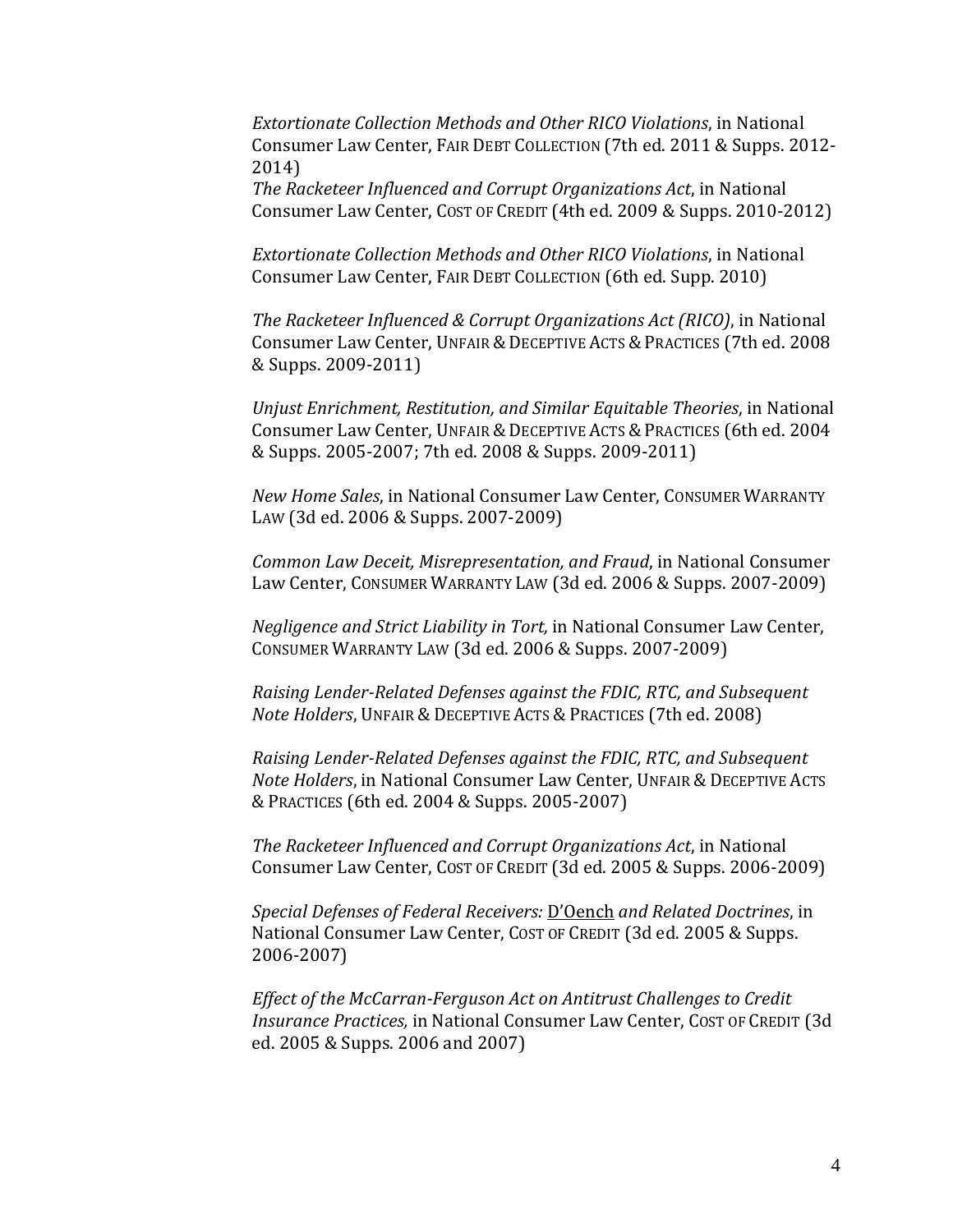*The Racketeer Influenced & Corrupt Organizations Act (RICO)*, in National Consumer Law Center, UNFAIR & DECEPTIVE ACTS & PRACTICES (6th ed. 2004) & Supps. 2005- 2007)

*Privacy Protection*, in National Consumer Law Center, FAIR CREDIT REPORTING (5th ed. 2002 & Supps. 2003-2005)

*Common Law Fraud, Deceit, and Misrepresentation*, in National Consumer Law Center, AUTOMOBILE FRAUD (2d ed. 2003 & Supps. 2003, 2004, and 2005)

*Misrepresentation or Fraud*, in National Consumer Law Center, UNFAIR & DECEPTIVE ACTS & PRACTICES (6th ed. 2004)

*New Home Sales*, in National Consumer Law Center, CONSUMER WARRANTY LAW (2d ed. 2001 & Supps. 2002, 2003, and 2004)

*Common Law Deceit, Misrepresentation, and Fraud*, in National Consumer Law Center, CONSUMER WARRANTY LAW (2d ed. 2001 & Supps. 2002, 2003, and 2004)

*Negligence and Strict Liability in Tort,* in National Consumer Law Center, CONSUMER WARRANTY LAW (2d ed. 2001 & Supps. 2002-2004)

*WORKING Intrusion and Imagery: How Courts Use Literature to Describe Privacy PROJECTS* (work in progress)

**PROFESSIONAL** Co-Presenter, "Does Our Teaching Divide Us from Our Students?," at the **PRESENTATIONS** Association of Legal Writing Directors' Conference, Minneapolis, Minnesota, July 2017

> Panelist, "Regulatory Thoughts on Alternative Credit," The Conference on Consumer Finance Law, Annual Consumer Financial Services Conference, Loyola University Chicago School of Law, May 2017

Panelist, Cybersecurity Panel: Your Data, Our Money, Chicago-Kent College of Law, April 2017

Co-Presenter, "Finding and Filling Gaps for a Comprehensive, Progressive Skills Program: Creating Life-Long Experiential Learning by Coordinating 1L

Legal Research Writing with Upper-Level Experiential Learning Courses," at the LWI Biennial Conference 2016, Portland, Oregon, July 2016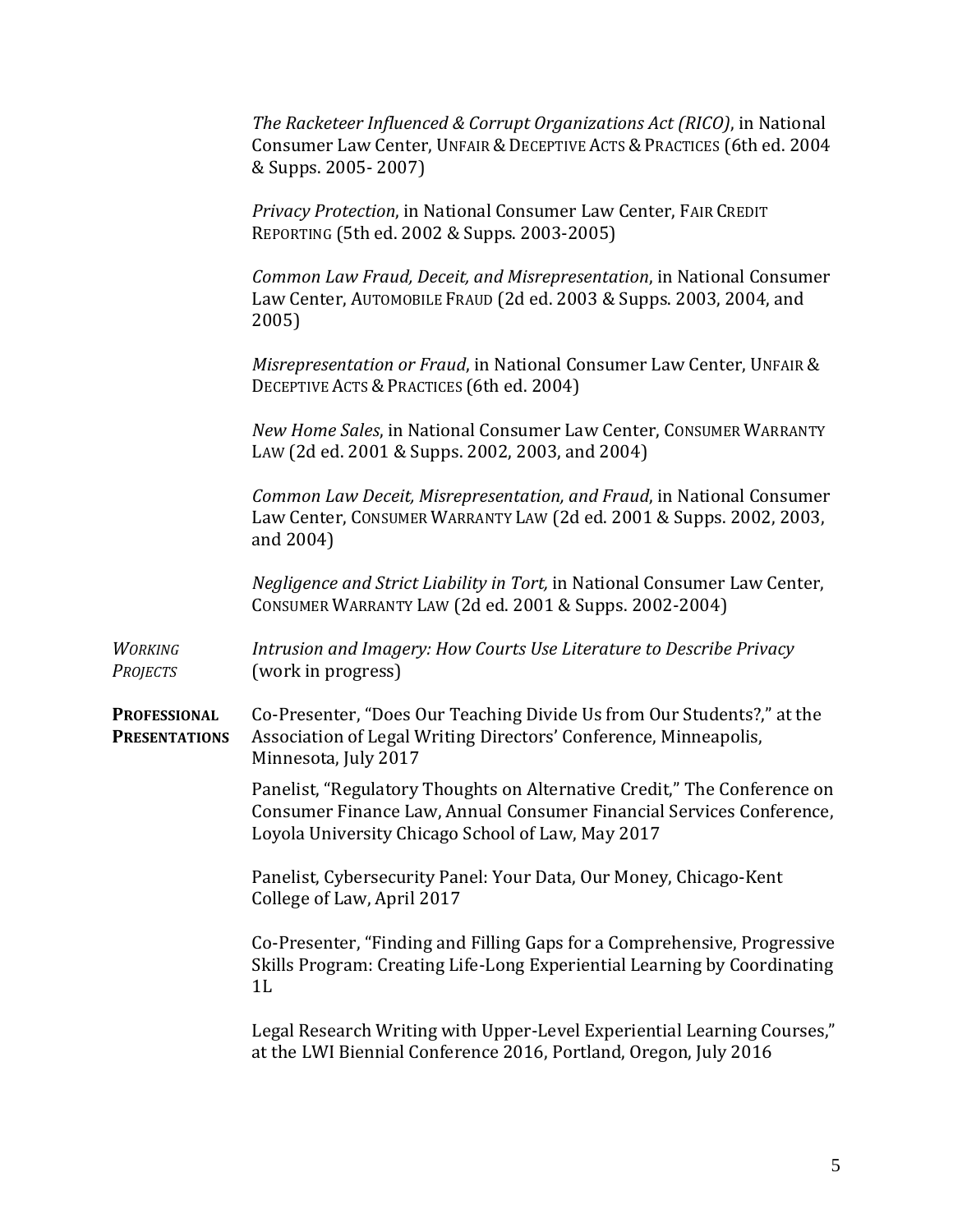Presenter,"Big Data: Its Buyers, Uses, and Applicable Laws," to the Consumer Law Committee, Chicago Bar Association, Chicago, Illinois, November 2015

Presenter, ALWD Innovative Teaching Workshop, at the Association of Legal Writing Directors' Conference, Memphis, Tennessee, June 2015

Presenter, "FCRA Basics," at the National Consumer Law Center's Mortgage Defense Conference, Chicago, Illinois, February 2015

Co-Presenter, "He Said, She Said, We React – Using Instant Polling Technology to Emphasize the Power of Persuasive Writing Techniques," at the Legal Writing Institute's Conference, Philadelphia, Pennsylvania, July 2014

Panelist, "FCRA Updates," at the National Consumer Law Center's Consumer Rights Litigation Conference, November 2011

Panelist, "Teaching Legal Research and Citation," at the Legal Writing Institute's One-Day Workshop, John Marshall Law School, Chicago, Illinois, December 2010

Co-Presenter, "Ethical Issues in Consumer Law Practices," at the National Consumer Law Center's Consumer Rights Litigation Conference, October 2009

Teleconference Presenter, "Credit Reporting Accuracy and Representation for Survivors," Consumer Rights for Domestic Violence Survivors Initiative, March 2009

Presenter, "Claims under FACTA and Recent 7th Circuit Developments," to the Chicago Bar Association's Consumer Law Committee, January 2009 Co-author, brief *amici curiae*, *Harris v. Mexican Specialty Foods, Inc.*, 2009 WL 944201 (11th Cir. Apr. 9, 2009)

Presenter, "Claims under FACTA," at the National Consumer Law Center's Consumer Rights Litigation Conference, October 2008

Co-author, brief *amici curiae*, *Safeco Ins. Co. of Am. v. Burr*, 127 S. Ct. 2201 (2007)

Presenter, "FCRA Basics," at the National Consumer Law Center's Consumer Rights Litigation Conference, November 2007

Presenter, "FCRA/FACTA: Update," at the National Consumer Law Center's Consumer Rights Litigation Conference, November 2006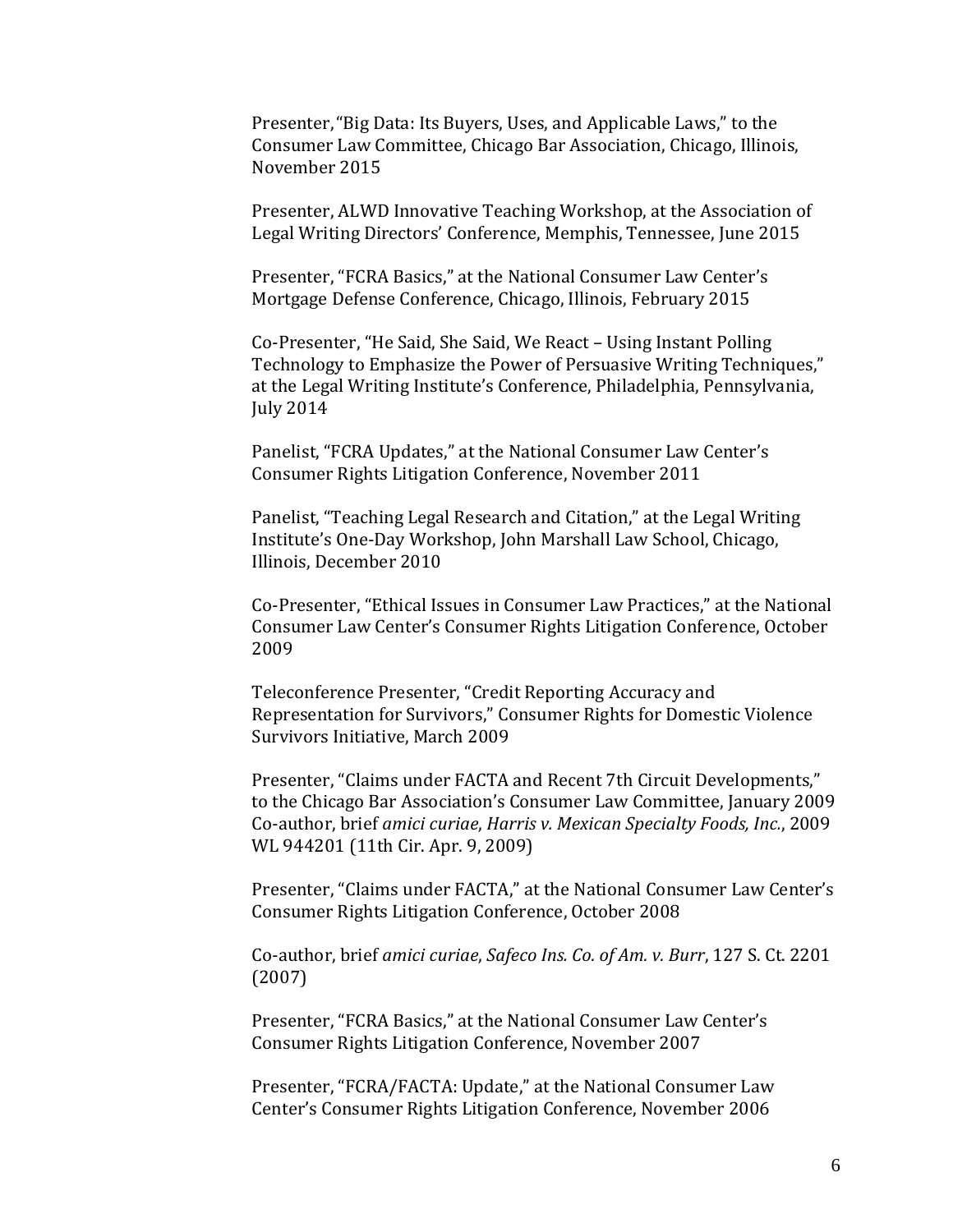|                                                        | Presenter, "FCRA/FACTA: New Regulations and Claims," at the National<br>Consumer Law Center's Consumer Rights Litigation Conference, October<br>2005                                                                                                                 |
|--------------------------------------------------------|----------------------------------------------------------------------------------------------------------------------------------------------------------------------------------------------------------------------------------------------------------------------|
|                                                        | Presenter, "FACTA: What's New to Sue," at the National Association of<br>Consumer Advocates' Fair Credit Reporting Act Conference, June 2005                                                                                                                         |
|                                                        | Presenter, "The FACT Act: Changes to the Fair Credit Reporting Act," at<br>the National Consumer Law Center's Consumer Rights Litigation<br>Conference, November 2004                                                                                                |
|                                                        | Presenter, "Identity Theft," at the National Consumer Law Center's<br>Consumer Rights Litigation Conference, October 2003                                                                                                                                            |
| <b>EXPERT</b><br><b>WITNESS</b><br><b>DESIGNATIONS</b> | Jenkins v. RealPage, Inc., Case No. 2:15-cv-03894-JP (E.D. Pa. 2015)<br>Dreher v. Experian Info. Systems, Inc., Case No. 3:11-cv-624 (E.D.<br>Va. 2012)                                                                                                              |
|                                                        | Teagle v. LexisNexis Screening Solutions, Inc., Case No. 1:11cv1280 (N.D.                                                                                                                                                                                            |
|                                                        | Ga. 2011)<br>Henderson v. Verifications Inc., Case No. 3:11cv514 (E.D. Va. 2011)<br>Ryals v. Hireright Solutions, Inc., Case No. 3:09cv625 (E.D. Va. 2009)<br>Williams v. LexisNexis Risk Management, Inc., Case No. 3:06cv241 (E.D. Va.<br>2008) (deposition given) |
| <b>TEACHING</b><br><b>EXPERIENCE</b>                   | Chicago-Kent College of Law, Chicago, Illinois                                                                                                                                                                                                                       |
|                                                        |                                                                                                                                                                                                                                                                      |
| <b>CLASSES TAUGHT</b>                                  | Law of Privacy (spring 2005, 2007-2018)<br>Legal Writing I (fall 2003-2017)<br>Legal Writing II (spring 2004-2018)<br>Legal Writing IV Equivalency (fall 2011, 2012; spring 2018)<br>Advanced Property: Real Estate Transactions (spring 2004, 2006)                 |